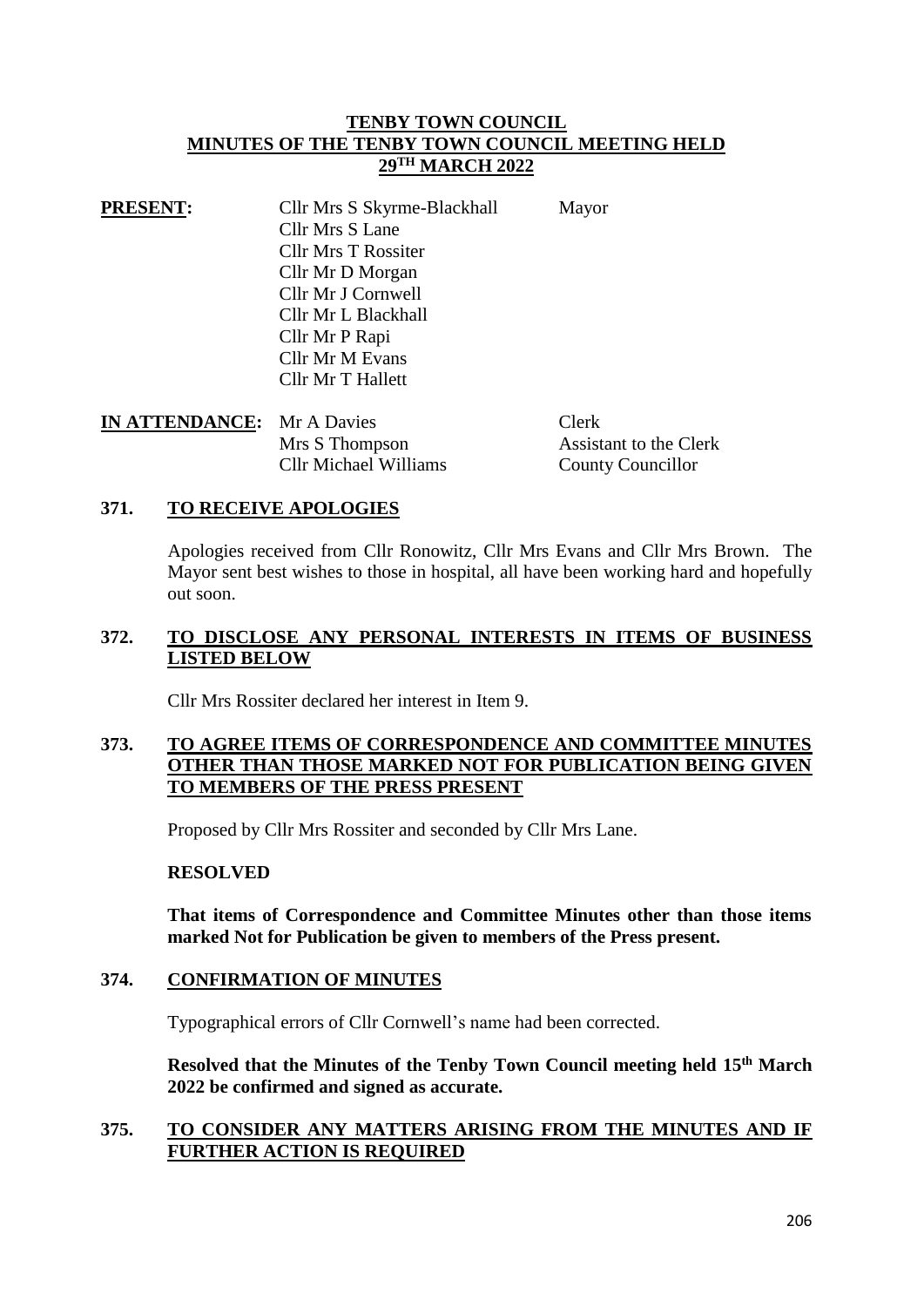- **a. Page 193 Item 354a – Meetings:** Cllr Blackhall said he would be following up on TTC having resolved to set up action groups. Unfortunately, he has not been able to do further work on this matter yet but intends to look at how they are going to be established and set up when we move to monthly meetings.
- **b. Page 196 Item 355 – Queen's Jubilee:** Cllr Cornwell told fellow councillors that the Salvation Army have declined to play on Castle Hill as members would struggle to get their instruments up to the bandstand. Cllr Cornwell is currently talking to Mr Hughes of Goodwick Brass Band and is waiting for him to come back.

Cllr Mrs Lane was concerned that of the 11 councillors involved in the Queen's Jubilee discussions, only 2 councillors were photographed along with the Clerk and seen in the Tenby Observer on Friday.

As we have now entered the pre-election period this may be seen as an unfair disadvantage to other candidates. Cllr Mrs Lane asked what other councillors' opinions were.

The Clerk told councillors that this photo had been taken before pre-election period had started and TTC are unable to say when the Tenby Observer may use the photograph.

The Clerk added that the photo was arranged at short notice on Wednesday morning.

I just felt it was strange commented Cllr Mrs Lane.

Cllr Rapi asked where we stand on this, adding that we need to be careful. Do councillors know what the pre-election period, formerly known as purdah, is? There may be consequences.

He acknowledged the Clerk saying that the photo was taken before the preelection period but came out after. Obviously, he did have a concern, however, as should all, he said.

We need to keep an eye on this and I hope all councillors will be understanding about the pre-election period, it is a sensitive time, he continued.

We all must be aware of how the situation is, said the Mayor, this was a TTC event and not something arranged by a particular councillor.

Cllr Cornwell apologised saying that his understanding was that the picture would be in the paper the previous week, before the pre-election period commenced. He had actually bought a copy but was surprised it wasn't in that week and was shocked to see the picture in last Friday's edition.

Cllr Mrs Lane said she felt as this was a council event, all councillors should have been involved in any publicity.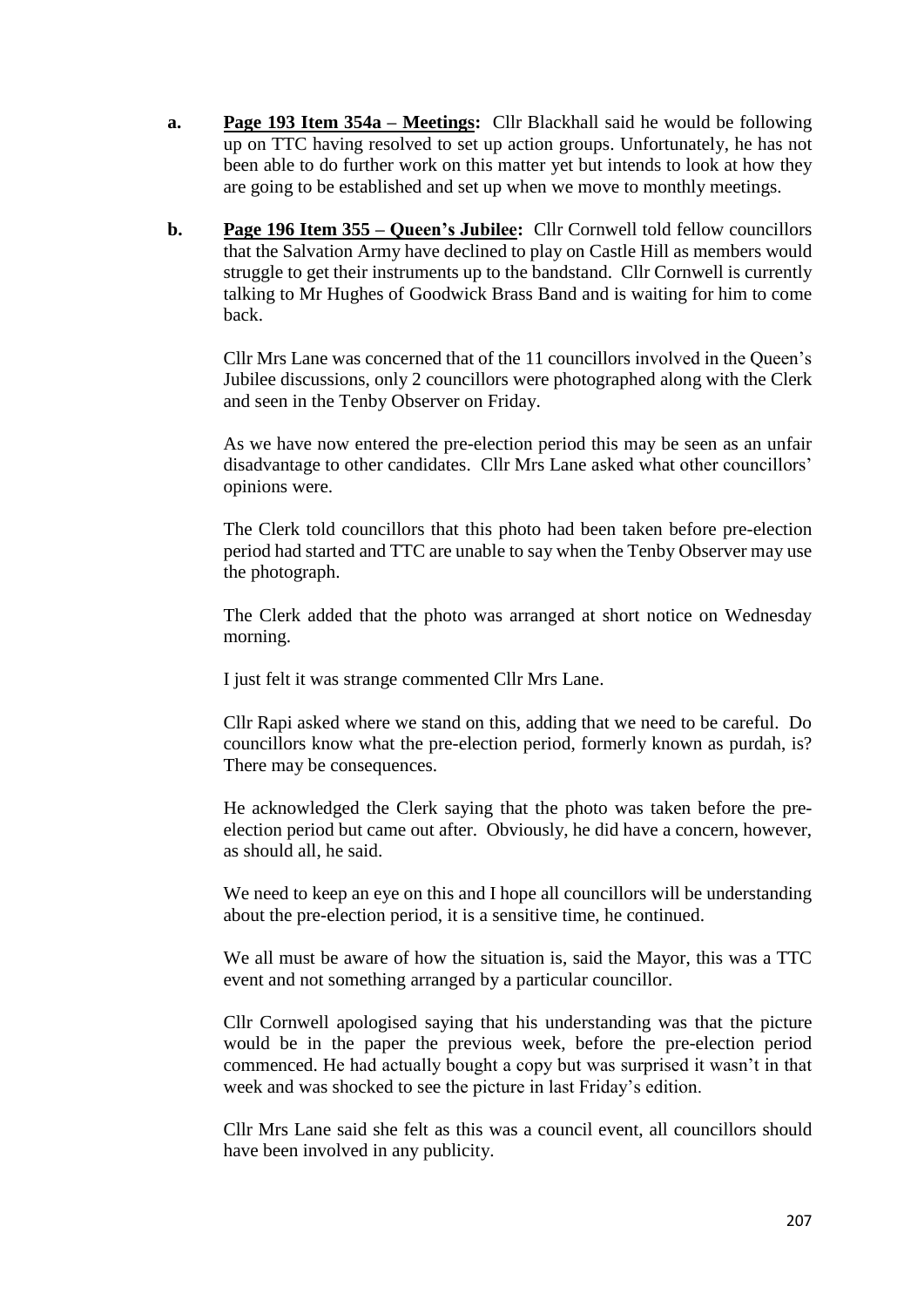Cllr Rapi asked members where TTC were with the bunting and the Clerk advised members that TTC now has 30 garlands and this same amount will be ordered again shortly. Orders were now limited to 30 packets at a time.

He also advised members that the price had risen since the initial decision had been made to purchase the bunting. Cllr Mrs Lane believes that whatever we buy, it should be distributed on a first come first served basis and that businesses will have to purchase their own if we have no more.

Cllr Rapi asked if one can purchase bunting from the council, but he was reminded of the council's decision to offer the bunting free of charge on a firstcome, first served, basis.

In relation to the Jubilee events, the Clerk wished to bring in to private the costs for traffic management for the proposed parade.

Cllr Rapi asked how TTC are getting the community involved in the celebrations. The Mayor replied telling councillors that Cllr Mrs Evans had been working hard on this, getting youths involved from associations, clubs and charities. Not only was this a Jubilee celebration it was also saying thank you to all those who have helped during the pandemic.

- **c. Page 201 Item 358c - Finger posts:** Cllr Cornwell had found 10 of the finger posts and asked councillors if they know of any others. All fine he said, the Clerk and he had worked on a finger post above the zig zag as it was pointing in the wrong direction! It may take some time to make sure all are sorted but he is getting on with it.
- **d. Page 204 Item 365a – Elections:** The Clerk reminded councillors that if they wish him to take their completed nomination papers over to County Hall, he is going over on Thursday morning. Forms need to be with him by tomorrow afternoon. The deadline for personal or online submission is 4pm next Tuesday.

# **376. TO CONSIDER THE FOLLOWING ITEMS OF PLANNING CORRESPONDENCE AND AGREE ACTION IN RESPONSE TO PROPOSALS:**

**a. PCC Development Management Section – Discharge of Condition Consultation - Discharge of conditions 5 (Landscaping Works), 8 (Surface Water Disposal), 10 (Archaeology), 11 (Lighting), 12 (Ecological Mitigation & Enhancement) and 14 (Landscape & Ecological Management Plan) of planning permission 16/0122/PA - Kiln Park Holiday Centre, Marsh Road, Tenby**

The Clerk said that this was interesting as it has come from PCC and not PCNPA as the site falls into both planning authority areas. Nothing has been received from PCNPA.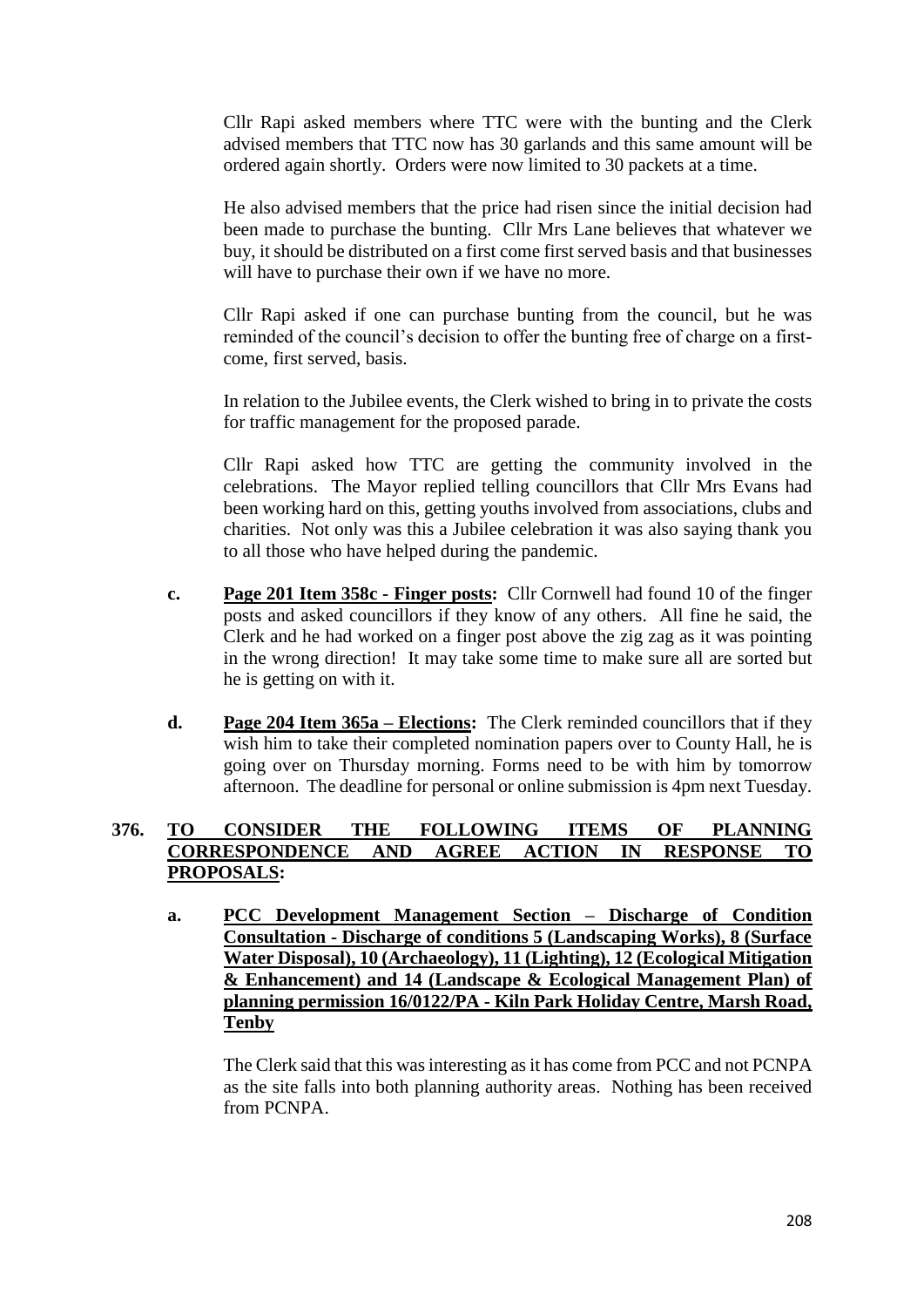The Masterplan for redevelopment of the site was approved some time ago with certain conditions put in place. The applicants have now fulfilled the conditions outlined and ask if they can these be discharged.

Cllr Hallett told councillors that the plans had been approved by PCC and he approves of these conditions being discharged. The applicants employ local people in a tourist area and they do a good job. He was seconded by Cllr Cornwell.

#### **RECOMMENDED**

**That TTC has no objection to these conditions being discharged.**

### **377. TO CONSIDER THE FOLLOWING ITEMS OF CORRESPONDENCE AND AGREE ACTION IN RESPONSE TO PROPOSALS:**

#### **a. Resident of St Julian's Terrace – Dog fouling**

Cllr Mrs Rossiter said that dog fouling happens everywhere and not just in this area. There is a grey area on Castle Beach as you can take dogs to Caldey. How do we get round this, she asked, suggesting a big sign to say dogs can go to Caldey but not to let them off their lead?

This has been a problem in Tenby for years, we've tried poo bags and other initiatives. Dog owners should not let their dogs do it. We are trying.

The Mayor said dogs can go over to Caldey via Castle Beach. Perhaps the introduction of a different fines system may help.

Cllr Evans said there is signage on Castle Beach which is mostly adhered to. Lifeguards enforce when they are on the beach. Below mean high water you can walk your dog so you need access via Castle Beach.

Fifteen years ago, this town was blighted with dog poo, he continued. It feels town is a lot cleaner now with just the occasional person who doesn't pick up. Tenby is a community of dog owners and the vast majority do clean up after themselves. Some initiatives did work in the past so we should not consider throwing out the whole system.

Cllr Mrs Rossiter added that more and more visitors coming to Tenby bring their pets as kennels are now so costly. We are advertised as a dog friendly town.

Cllr Rapi agreed about the community being more engaged, adding that he has 2 dogs himself. He walks them and picks up after them. Some can't pick up for various reasons. Banning dogs for the whole year is taking it too far.

Since the pandemic pets are even more popular and there are so many dogs in town. Many businesses are obliging to dog owners, they are a part of British life, he said. There are those not following the rules, but in my view the new 'eyes' signage really worked.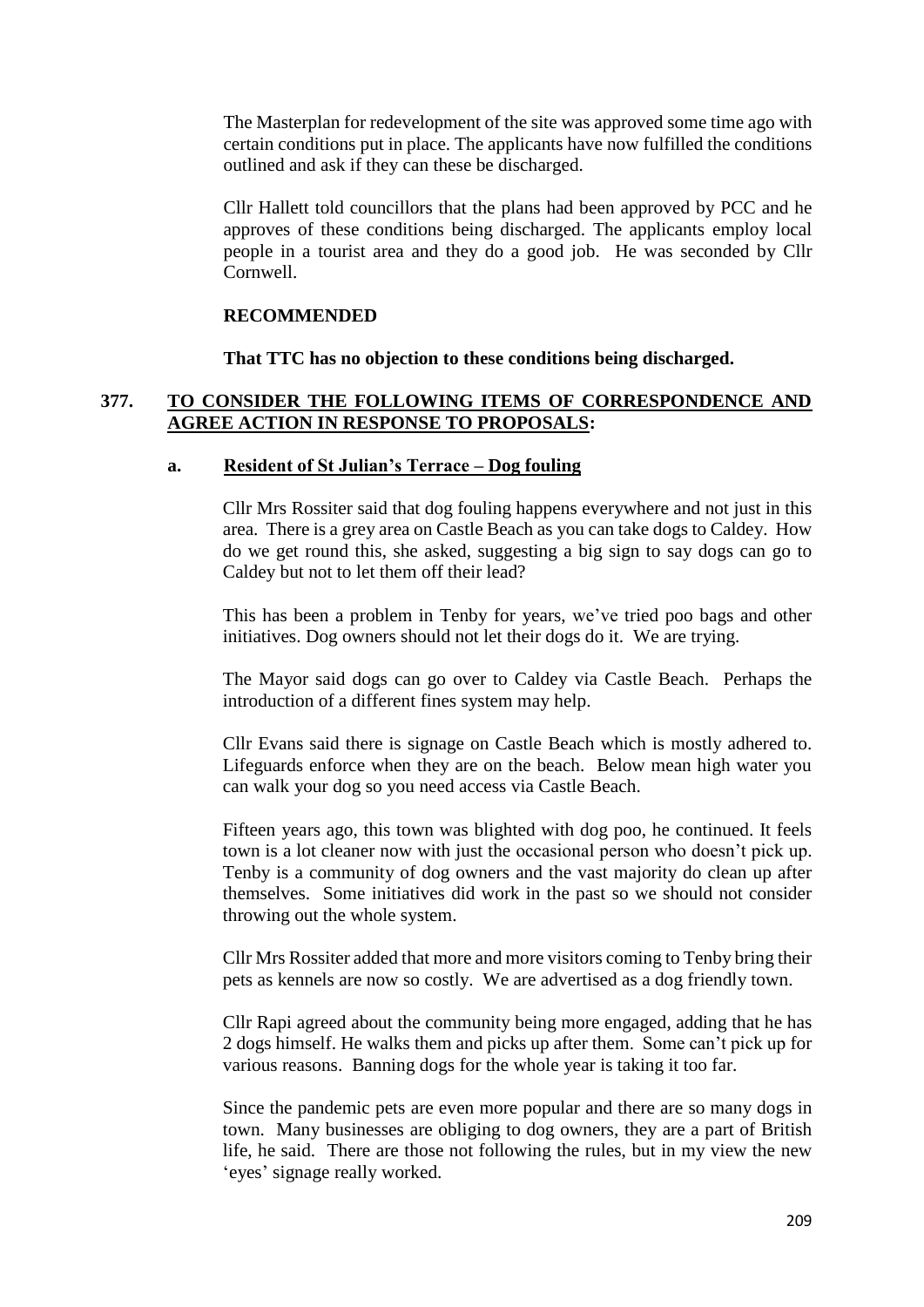Policing is the main problem but I felt the 'eyes' were very effective.

Can we respond politely that we take the matter seriously and we have been proactive where we can but we are mindful that there are two sides to this?

We will continue to work with PCC with education with those still flouting the law. RNLI are aware of the problems and do look after the beach.

#### **RESOLVED**

**That the Clerk write back to the member of the public outlining the council's views as discussed.**

### **378. TO CONSIDER ANY UPDATES ON TENBY TOWN WALLS AND AGREE ACTION IN RESPONSE TO PROPOSALS**

The Clerk has no further news.

### **379. TO CONSIDER ANY UPDATES ON THE PROPOSED BRYNHIR DEVELOPMENT**

The Clerk said he has nothing further to add but referred to the report in the press from PCC who felt that the recent public meeting held at the De Valence Pavilion had been a very productive one. PCC had taken information gathered on board and were working on designs. PCC would be returning to us with more concrete proposals in the near future.

### **380. TO RECEIVE REPORTS FROM COUNCIL REPRESENTATIVES ON OUTSIDE BODIES (IF ANY)**

Nothing to report at this time.

#### **381. PARKING ON THE NORTH WALK – CLLR RAPI**

Cllr Rapi had been concerned as a van had been parked for the whole of the winter on this attractive site. This van had then been replaced by a smaller van. There shouldn't be parking down there he said but the matter has now been dealt with.

#### **382. TO CONSIDER ANY FINANCIAL OFFICER/CLERK'S ITEMS AND TO AGREE ACTION IN RESPONSE TO PROPOSALS**

#### **a. Independent Remuneration Panel for Wales – Annual determination of payments to members**

The Clerk told councillors that this is the usual Report received each year to confirm what TTC will and will not re**i**mburse councillors for. There are mandatory payments that the council has to make for care costs to allow councillors to attend meetings (receipts must be supplied) and the £150 to members for costs incurred in the role of being a councillor.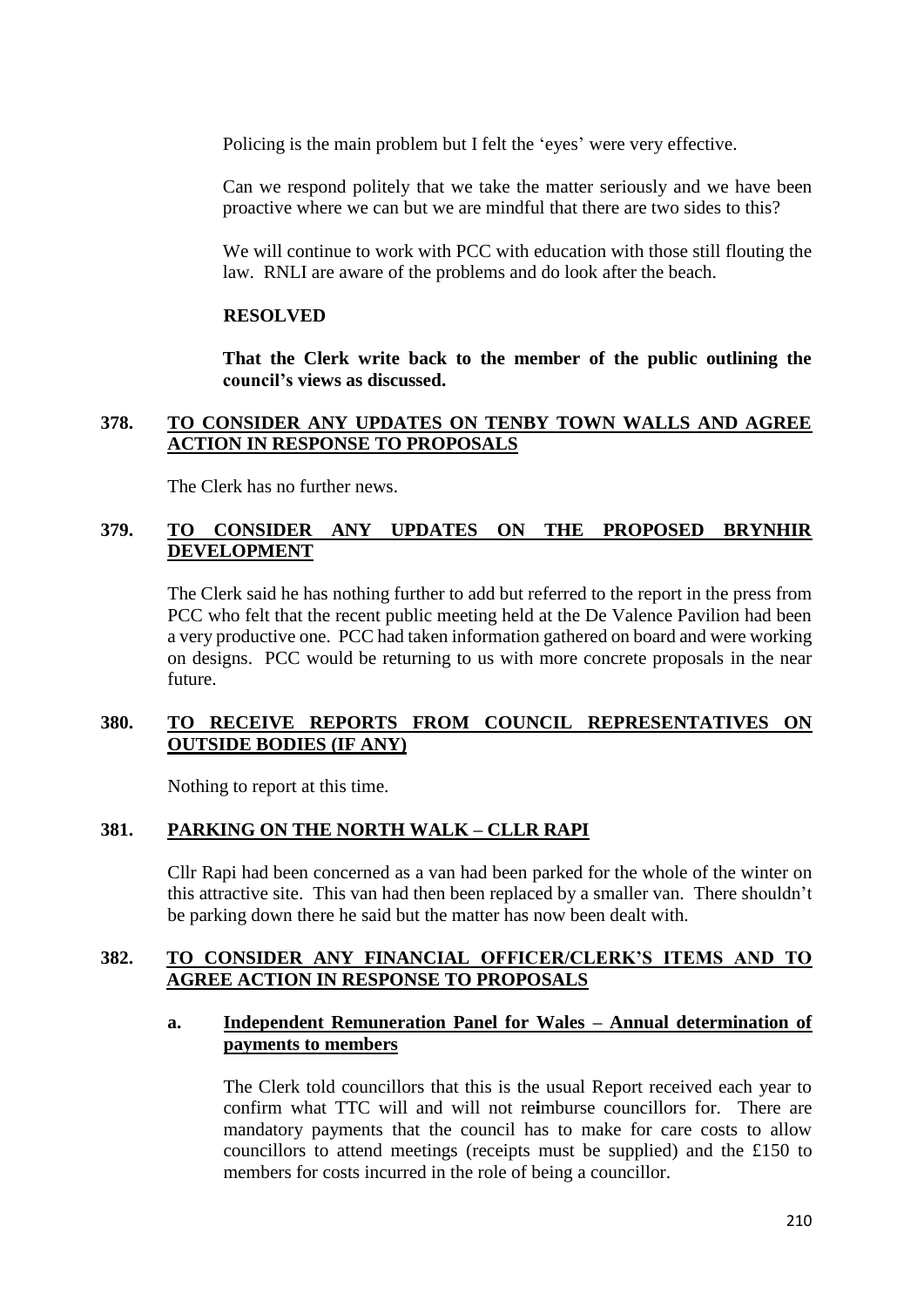Again, councillors have to write to the Clerk if they do not wish to receive this sum.

Councillors are given the choice if they wish to reimburse travel costs, overnight subsistence and financial loss if members work and have to attend during work time.

They are also given the choice if they wish to introduce an Attendance Allowance whereby members receive an amount of up to £30 to attend a meeting.

Also, members have to decide whether they will pay  $£1500$  to the Mayor and £500 to up to three senior committee chairs and the Deputy Mayor. These payments are classed as wages and are subject to PAYE.

Historically we have agreed to pay travel and overnight subsistence costs and financial loss. We have not agreed to pay Attendance Allowance in the past as this is a new proposal this year.

We have also decided against making payments to the Mayor, Deputy Mayor and senior committee chairs in the past.

Members are asked to determine which payments they will agree for the following financial year.

Any comments asked the Mayor?

Cllr Rapi asked if this money comes out of our budget. The Clerk confirmed it did.

He felt that people should take the £150 and the care costs if available. We must remember the cost of living and some may be put off being a councillor if they cannot afford to do this job. It will help to get a babysitter if you have children, he commented.

This is an important issue and needs to be thought about thoroughly. If we are to attract people to this council, we need to discuss whether people may need this financial help to be councillors.

Cllr Blackhall took on board what is being said and proposed that we agree the payments as last year with the additional decision regarding Attendance Allowance being considered at the AGM.

We may have new membership to this council and if they feel in need of assistance this can it be revisited at that point, he suggested.

Cllr Rapi said we have an election coming up and this information may be handy for people to know before standing. Let's not leave it until after the election to decide or it may be too late, he said.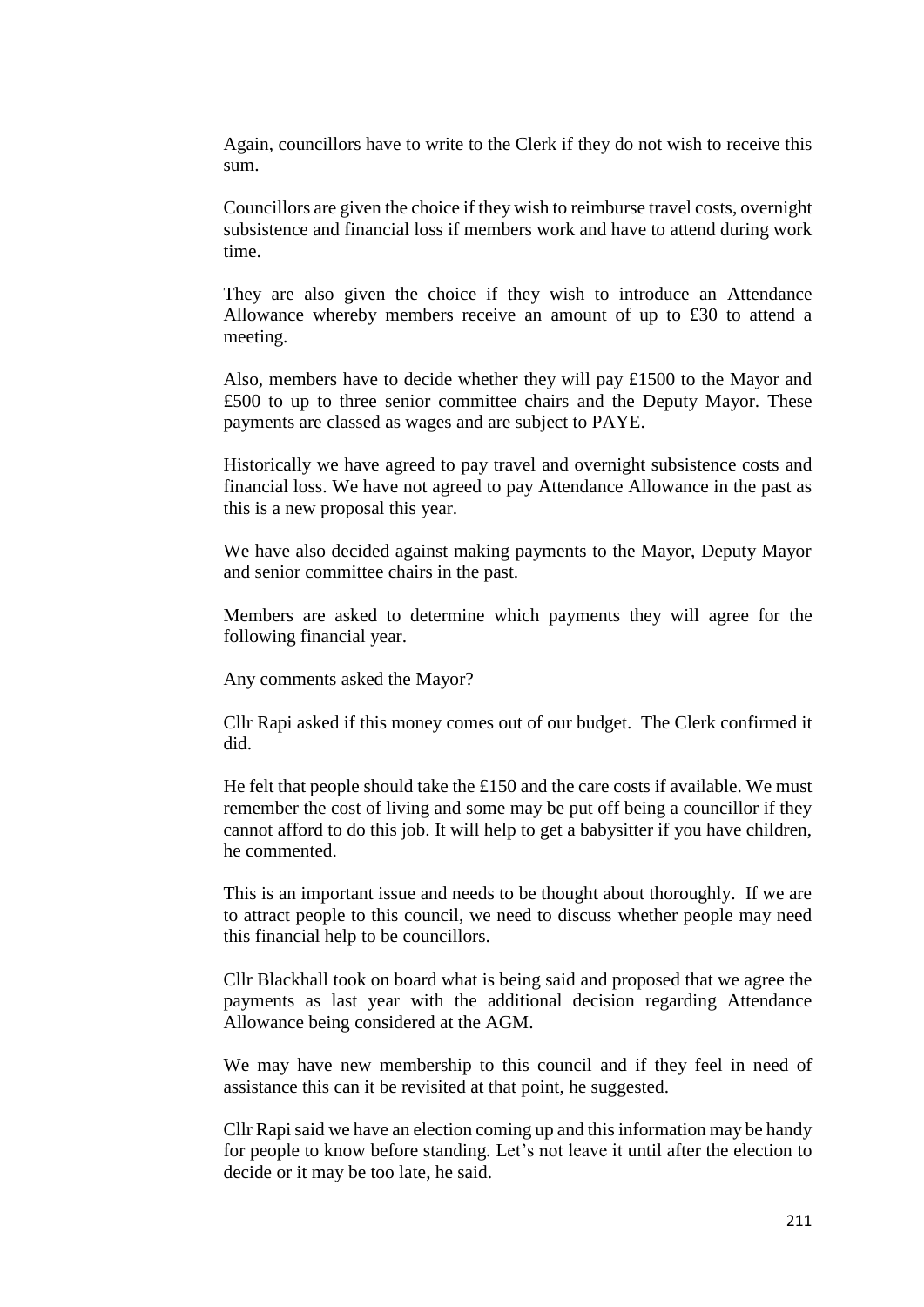Cllr Mrs Lane said this is a small town council. Previously members have given the £150 back to be used on schemes within the town. She is proud to be a volunteer for the town.

It may encourage new candidates to come forward but their passion for the town and what they can do for the town is more important, she continued Do we want people to become councillors just because they are being paid, she asked?

The Mayor believes that many are struggling financially and this could help some people in deciding to be councillors. Cllr Rapi felt both are saying the right things but we need to make a decision.

Cllr Mrs Rossiter said that Tenby people already think councillors get paid anyway, it is a tricky one.

The Clerk told councillors that when the draft report was initially sent out in November there was a considerable difference of opinion on the payment of Attendance Allowance in the feedback. This was a reason why the Panel had made it optional rather than mandatory. Each council is given the choice.

Cllr Evans emphasised that this is not a payment but a reimbursement. There may be some who are missing the opportunity to earn through work by attending council meetings.

He wouldn't want to close the door for new councillors who may require this reimbursement. Is there a way we can leave that door open so that individuals can make it their decision to accept it or not like the £150, he asked?

The Clerk felt that it was possible for councillors to refuse to accept, or just not claim, the attendance allowance.

This was a good solution said Cllr Blackhall.

If you have to have it and don't want it then you could always give it to charity said Cllr Hallett.

#### **RESOLVED**

**Determination 43: All relevant authorities must provide a payment towards necessary costs for the care of dependent children and adults (provided by informal or formal carers) and for personal assistance needs as follows:** 

**• Formal (registered with Care Inspectorate Wales) care costs to be paid as evidenced.**

**• Informal (unregistered) care costs to be paid up to a maximum rate equivalent to the Real Living Wage hourly rates as defined by the Living Wage Foundation at the time the costs are incurred. This must be for the additional costs incurred by members to enable them to carry out official**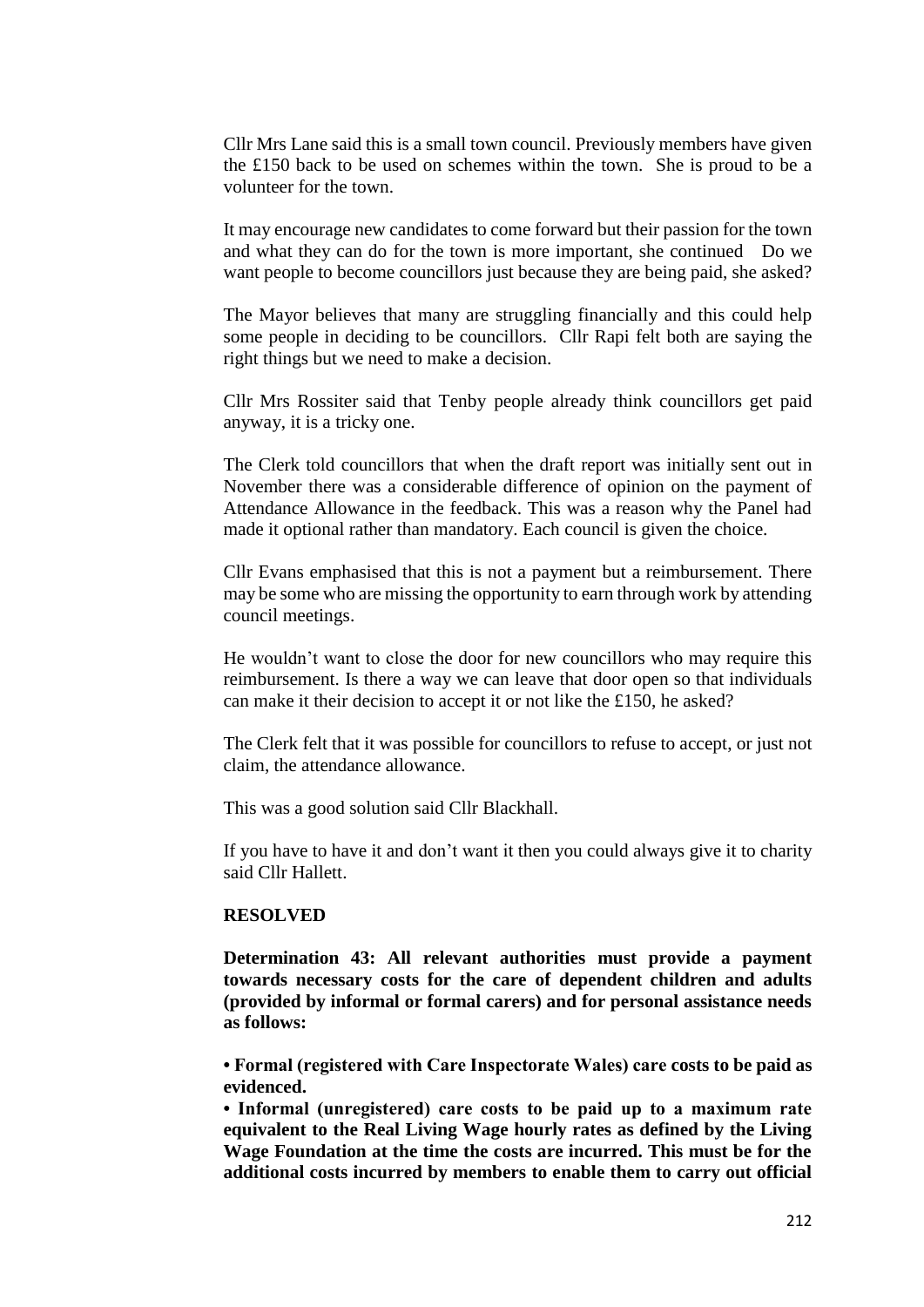**business or approved duties. Each authority must ensure that any payments made are appropriately linked to official business or approved duty. Payment shall only be made on production of receipts from the care provider.**

**Determination 44: Community and town councils must make available a payment to each of their members of £150 per year as a contribution to costs and expenses.**

**These are mandatory. No resolution required.**

**Determination 45: That the council do not make a payment for members undertaking a senior role.**

**Determination 46: That the council will make payments to each of their members in respect of travel costs for attending approved duties. Such payments must be the actual costs of travel by public transport or the HMRC mileage allowances as below:** 

- **45p per mile up to 10,000 miles in the year**
- **25p per mile over 10,000 miles**
- **5p per mile per passenger carried on authority business**
- **24p per mile for private motor cycles**
- **20p per mile for bicycles**.

**Determination 47: That the council will authorise reimbursement of subsistence expenses to its members if a particular duty requires an overnight stay. This will be at the maximum rates set out below on the basis of receipted claims:**

**• £28 per 24-hour period allowance for meals, including breakfast where not provided**

- **£200 – London overnight**
- **£95 – elsewhere overnight**
- **£30 – staying with friends and/or family overnight**

**Determination 48: That the council will pay financial loss compensation to each of their members, where such loss has occurred, for attending approved duties as follows:**

**• Up to £57.20 for each period not exceeding 4 hours**

**• Up to £114.40 for each period exceeding 4 hours but not exceeding 24 hours.**

**Determination 49: That the council will introduce an attendance allowance for members who wish to receive it. The amount of each payment must not exceed £30. A member in receipt of financial loss compensation will not be entitled to claim attendance allowance for the same event.**